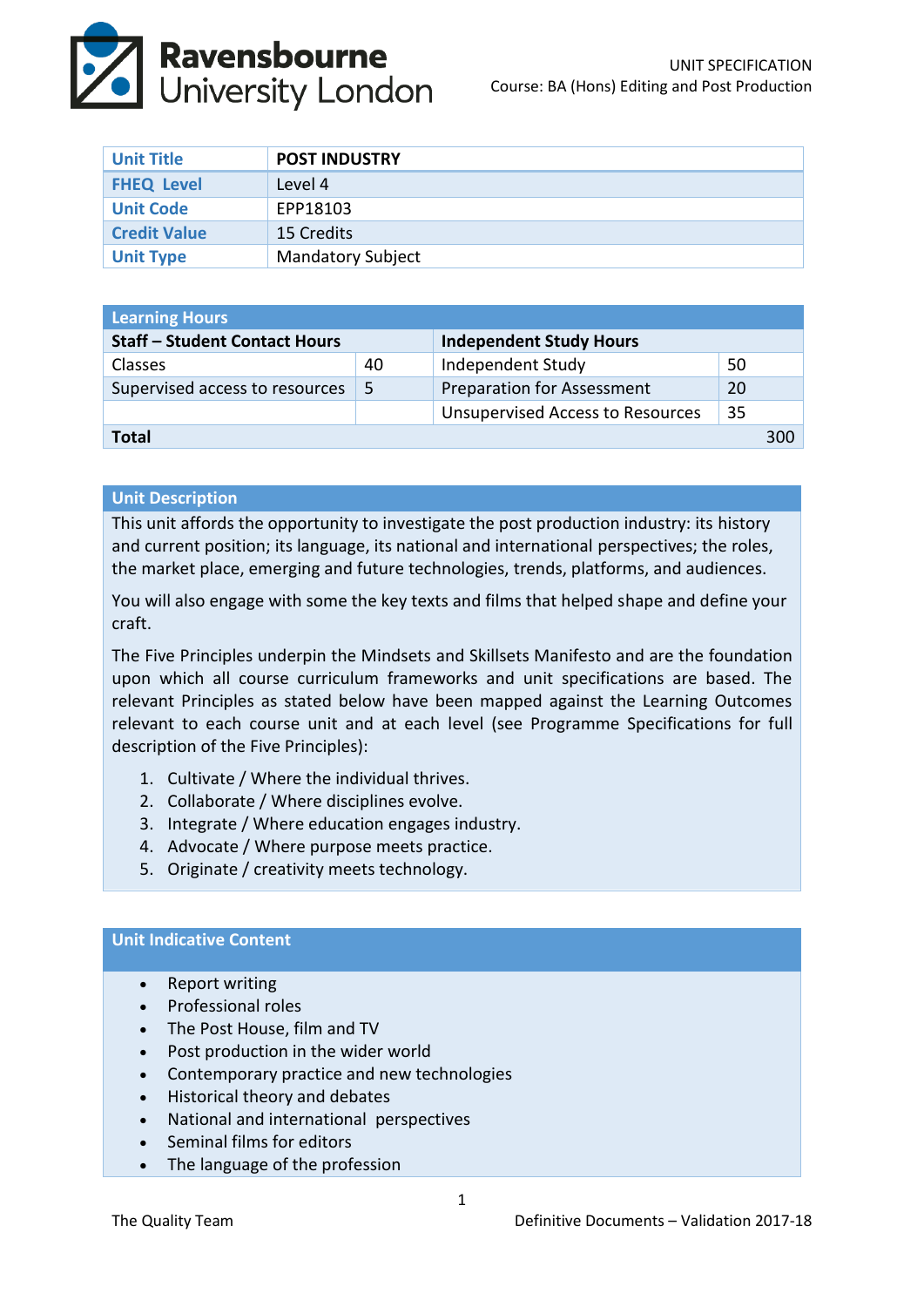#### **Unit Aims**

Expand and develop insight into Post Production.

Strengthen subject specific knowledge by exposing the student to diverse,

related contexts.

Provide a platform for debate, where you feel views have value, and where you can explore new concepts on the post production industry.

Critical engagement with the sector.

## **Unit Learning Outcomes**

## **LO 1 Research/Inspiration**

Demonstrate your capacity for information gathering techniques using a wide range of sources, providing visual, contextual and industry case-study research as appropriate.

## **Related Principle: ORIGINATE**

## **LO 7 Employability**

Evidence nurturing professional transferable and employability skills, including the ability to manage time and work to clear briefs and deadlines, respond to set goals, and communicate effectively.

#### **Related Principle: CULTIVATE**

#### **LO 8 Professional Identity**

Evidence an emerging personal creative and professional identity

#### **Related Principle: CULTIVATE**

#### **Learning and Teaching Methods**

This unit will be delivered using a combination of:

- Briefings
- Lectures
- Project work
- Workshops
- Debate
- Online activity
- Group presentations and critiques
- Self-directed independent study